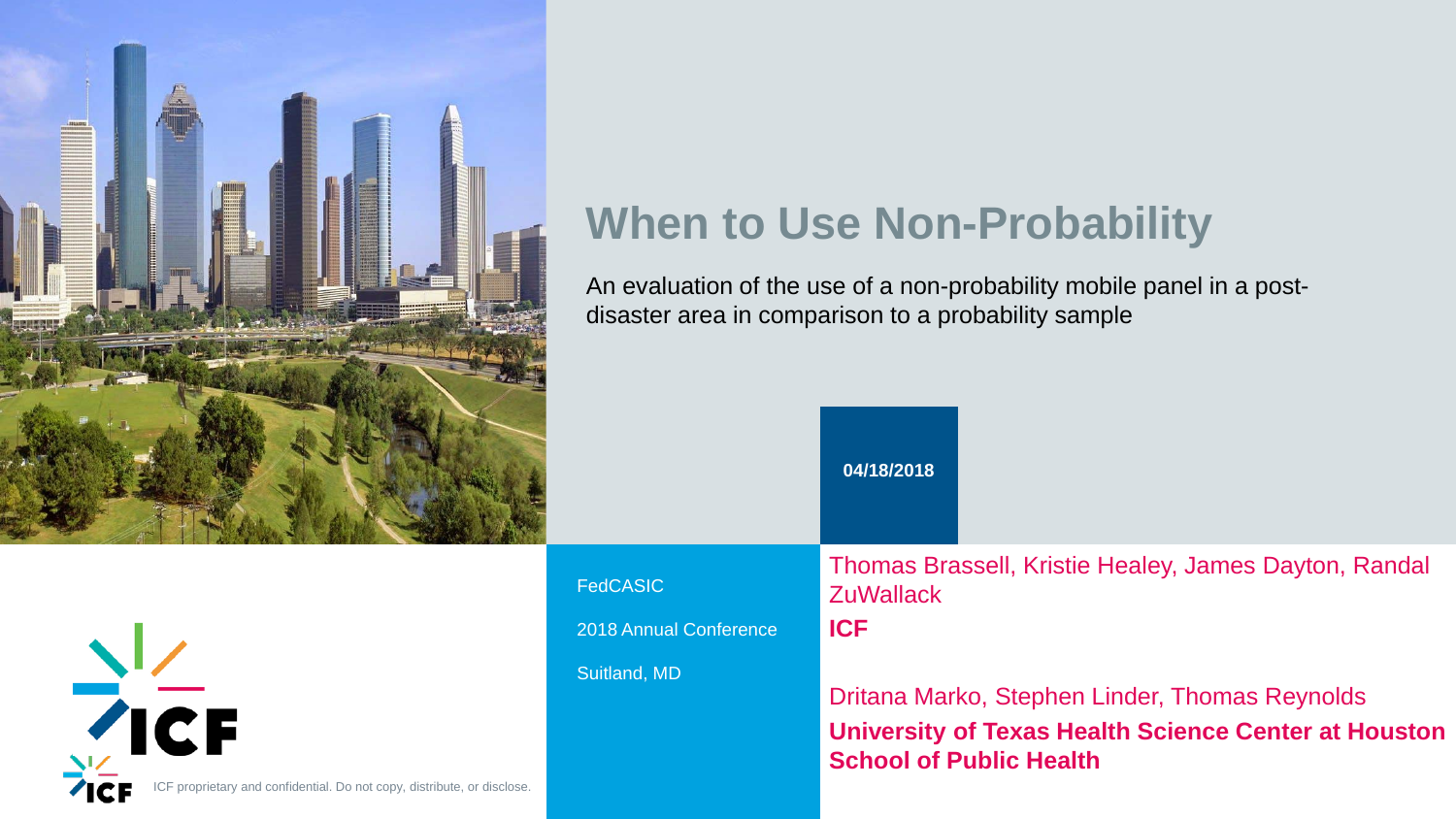## **Presentation Overview**

## **Background**

- **Overarching Study**
- **The Challenge**
- **Research**
- **Current Study**

- Non-probability/Probability
- **Displacement**
- **Conclusions**



## **Methodology**

## **Results**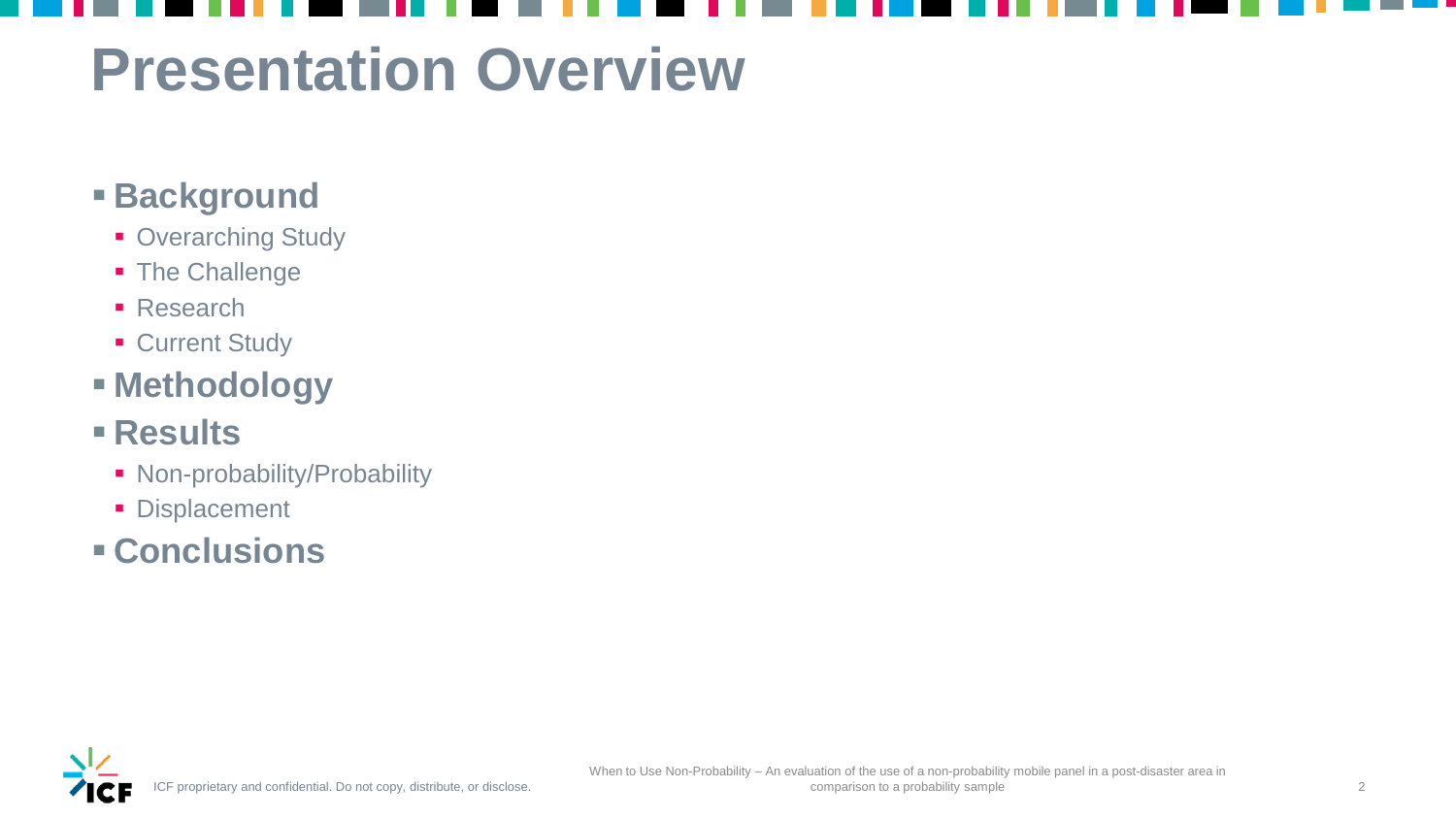## **Background – Overarching Study**

- **The Health of Houston Survey (HHS) is a comprehensive health survey of City of Houston and Harris County, Texas residents conducted by the University of Texas Health Science Center at Houston School of Public Health (UT Health).**
	- Content The survey collects data on resident heath status and chronic conditions, health risk behaviors, psychosocial factors, and neighborhood characteristics.
	- **Study Design** 
		- Targeted 6,500 completed interviews; 60% Cell / 40% Landline split
		- Random Digit Dial (RDD); household adult with the nearest birthday; must live in the Greater Houston Area
	- Data collection began on June 8, 2017 but was suspended on August 27, 2017 when Hurricane Harvey (Pre-Harvey) made landfall.
		- ICF completed ~50% of our target interviews



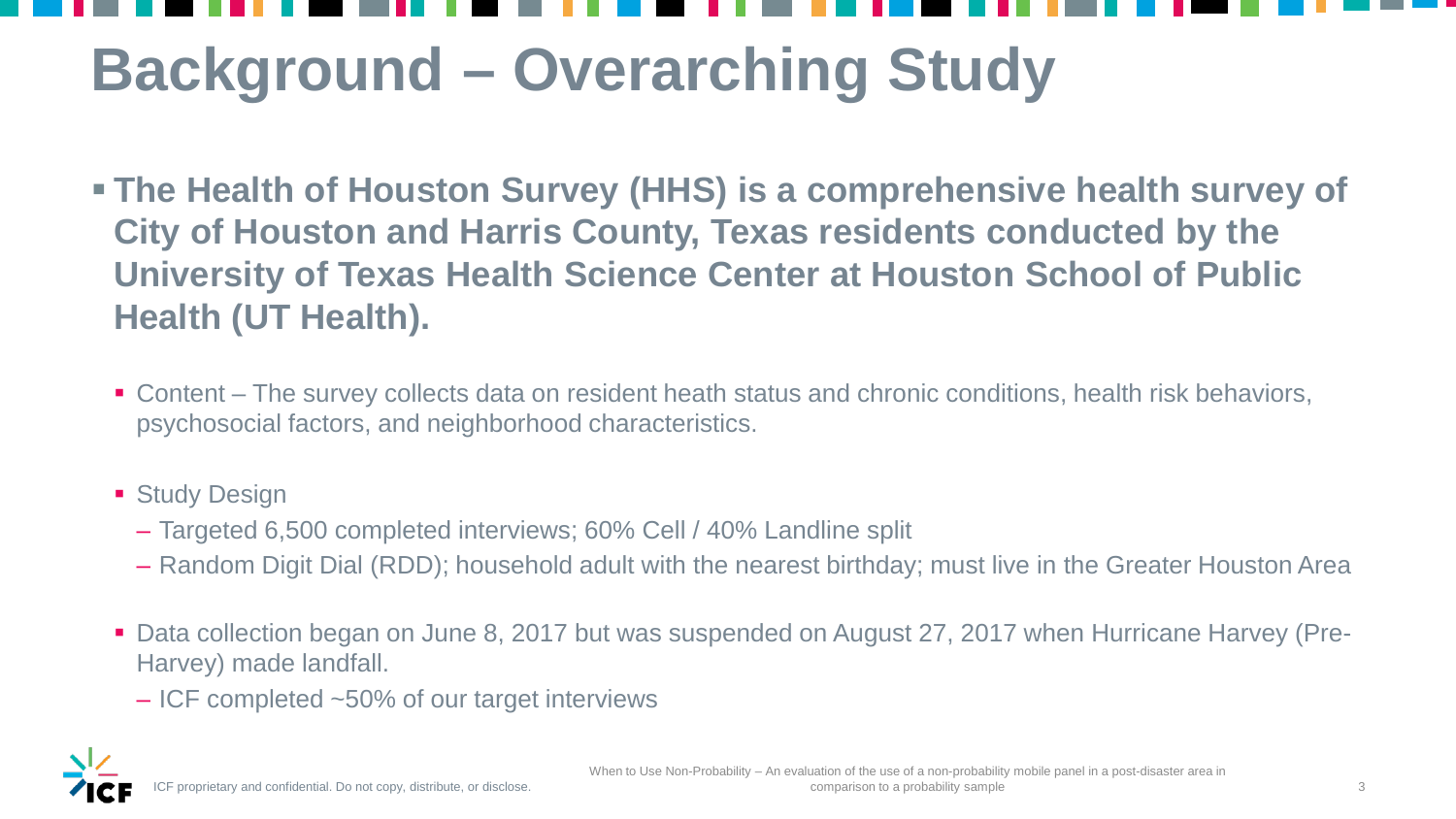## **Background – The Challenge**

- **Although the study was suspended, there was still a need to obtain data from the community to better understand the impact of the hurricane, and provide aid**
	- Challenges w/ conducting a probability study post-disaster
		- Increased costs for RDD
			- Reduced landline activity due to infrastructure damage
		- Restricted accessibility for mail survey
		- Population displacement may alter stratification estimates
			- Inability to estimate change to Census/ACS population estimate; also impacts weighting
		- Timeline between set up and administration



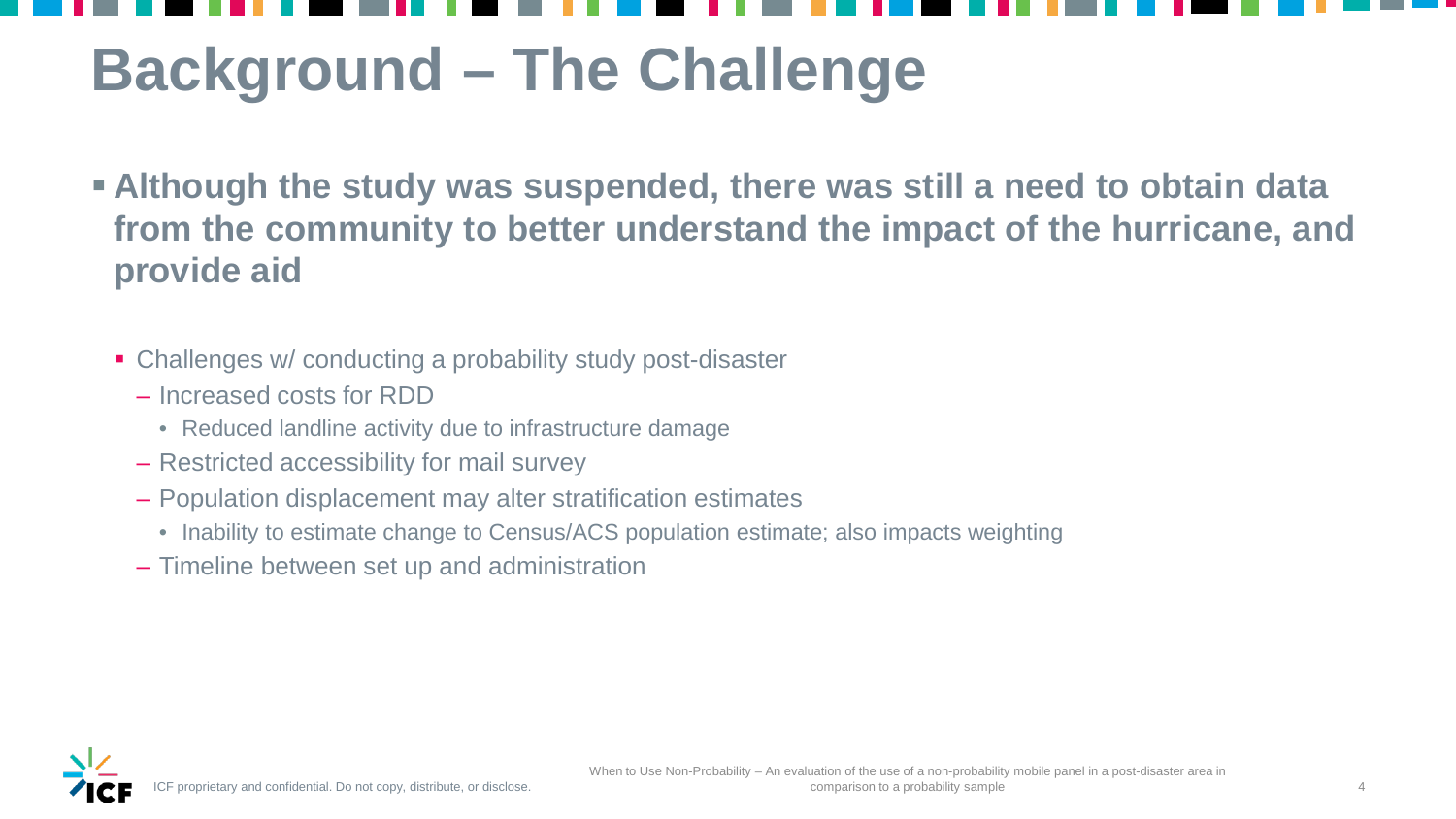## **Background – Research**

## **Why non-probability?**

- **ELESS expensive**
- **Geo-targeting**
- **Quick setup**
- **Engaged respondent base**
- Ability to establish demographic quotas

- **Primary source of connectivity to the internet post-disaster (Kaigo, 2012)**
- Optimal communication path for government aid (e.g., assistance registration, news updates) Federal Emergency Management Agency (FEMA) 2013 report

## **Why mobile?**

 **Mobile, non-probability panels offer an alternative method for collecting post-disaster data**

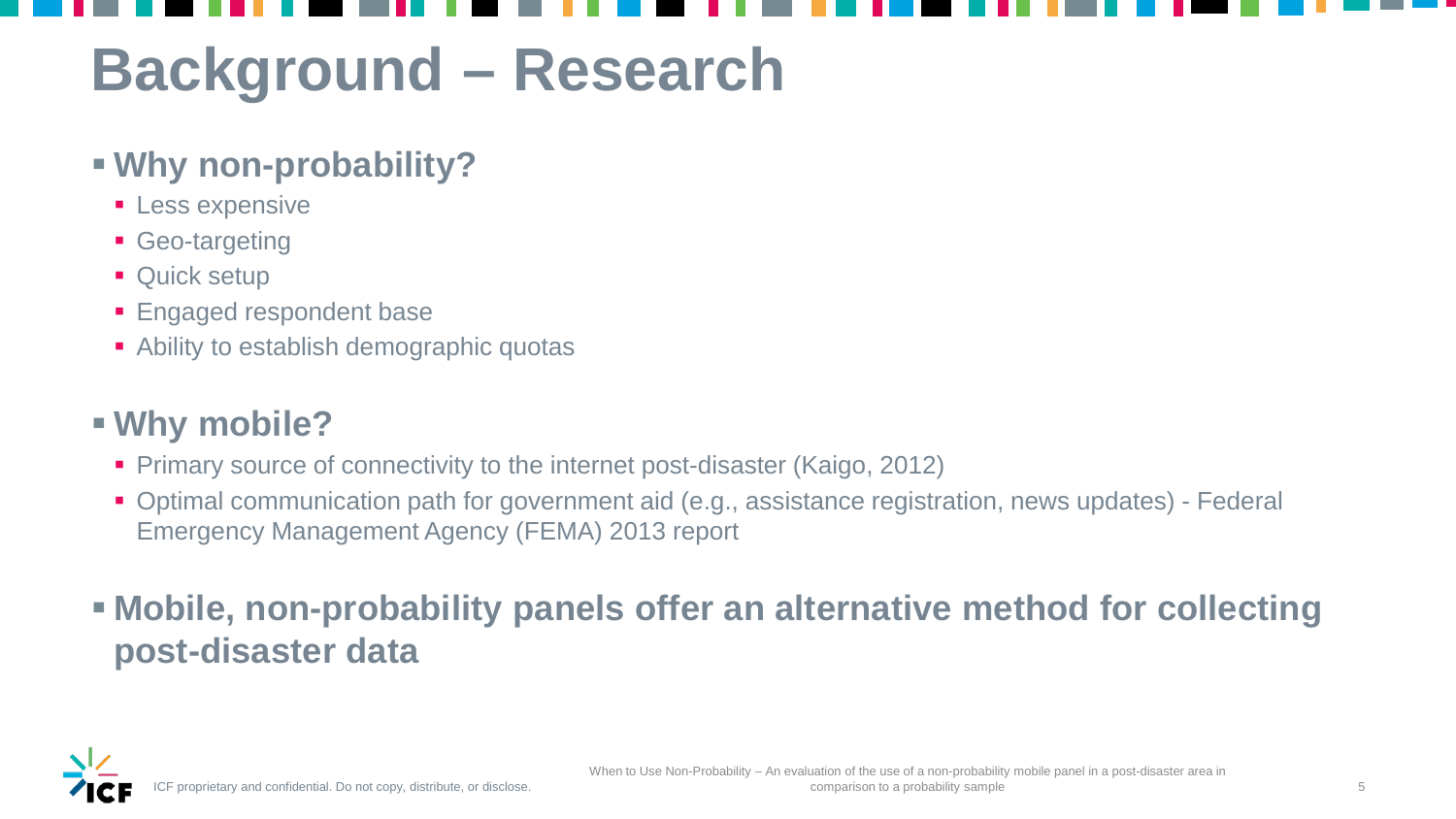## **Background – Current Study**

 **Our study explores the use of a non-probability mobile panel, in comparison to a traditional random digit dial (RDD) study, as a measure of population displacement, and attitudes and health outcomes postdisaster in Harris County, TX.**

## **Key research questions**

- Can we use a non-probability panel to help assess financial and methodological risks of restarting the probability study?
- How comparable are the responses from the non-probability panel to the probability study post-Harvey?
- Can displacement in the non-probability panel be used as a proxy for area displacement post-disaster?

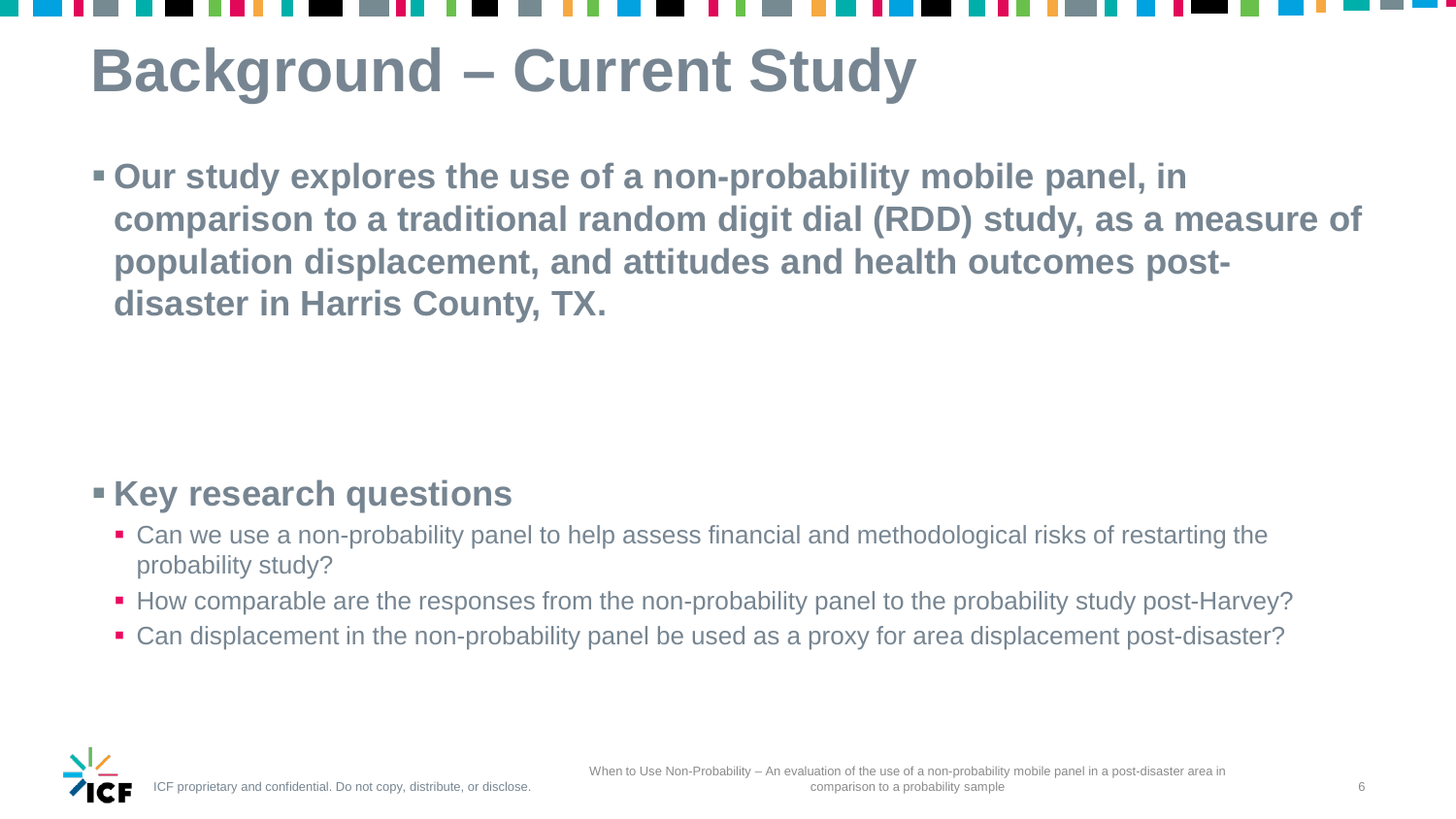## **Methodology**

## **Non-probability study**

- Mobile non-probability panel provided by mfour
- Panelists received the survey via the mfour's mobile app "Surveys on the Go".
	- Survey was specific to the impact of Hurricane Harvey (e.g., flooding, damage, mental/physical health)
	- Panelist profiles provide demographic information
	- Survey was 'pinged' (using smartphone push notifications) to panelists in the Houston area
	- Data collection started on December 20, 2017 and ended January 2, 2018
	- A total of 503 completed surveys were received

- Resumed fielding in February 2018; scheduled to end on April 23rd
- **Methodological revisions** 
	- Revised Cell / LL proportions, 75% and 25%, respectively
	- Reduced attempts on Cell (8 down to 5) and LL (15 down to 8)
	- Reduced target # of completes to 5,500
	- Incorporated Hurricane Harvey impact items (revised for interviewer administration)







## **Revised post-Harvey RDD methodology**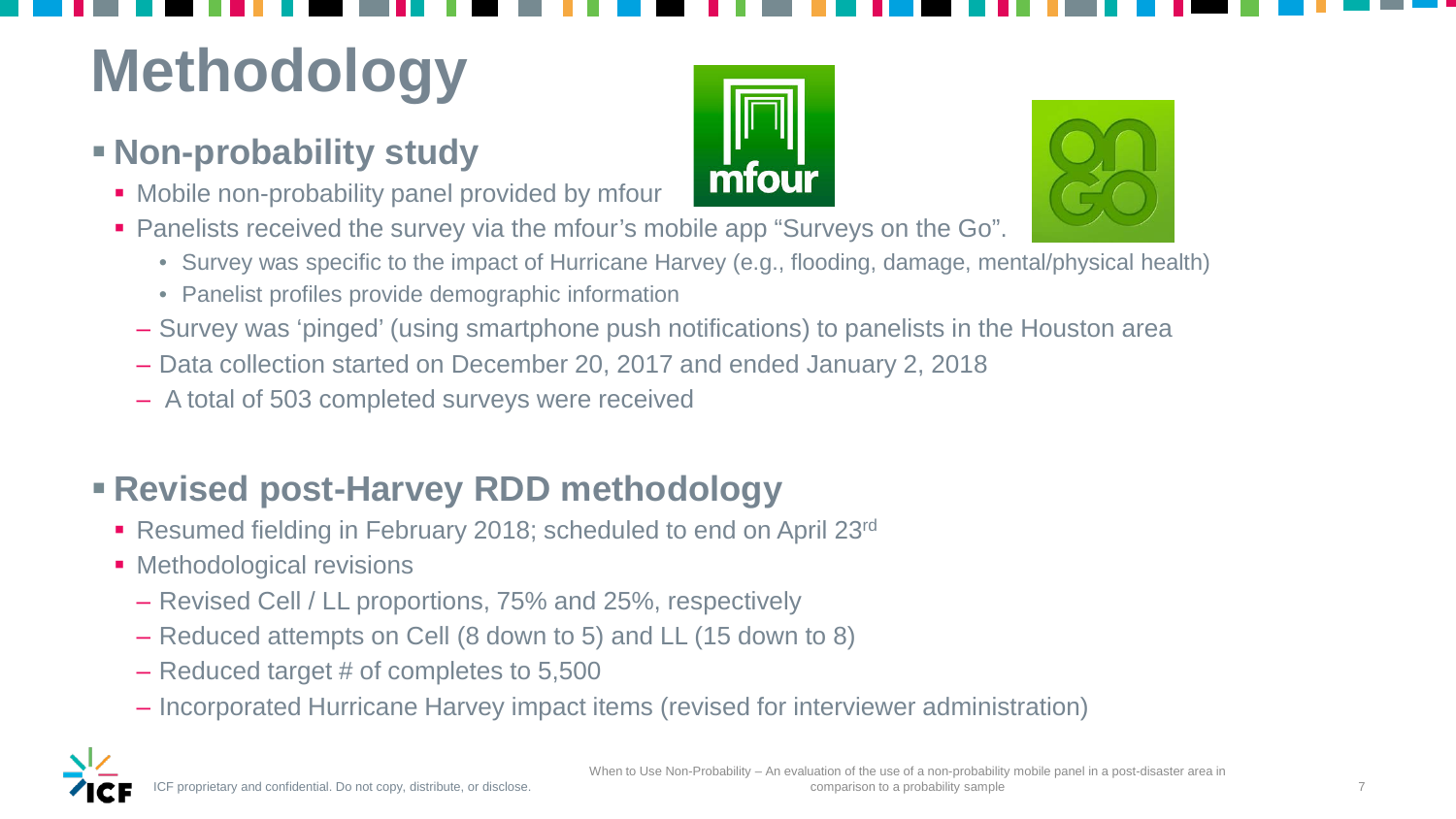## **Results – Demographic Comparisons**

- **Non-probability panel data was compared to unweighted cell probability data from the telephone survey, both pre- and post-Harvey**
	- Overall, panelists were more likely to be younger, female, non-Hispanic, with some college education and living with at least one child
	- Non-probability panel more closely matched cell respondents compared to landline respondents
		- Comparisons looked exclusively at cell respondents



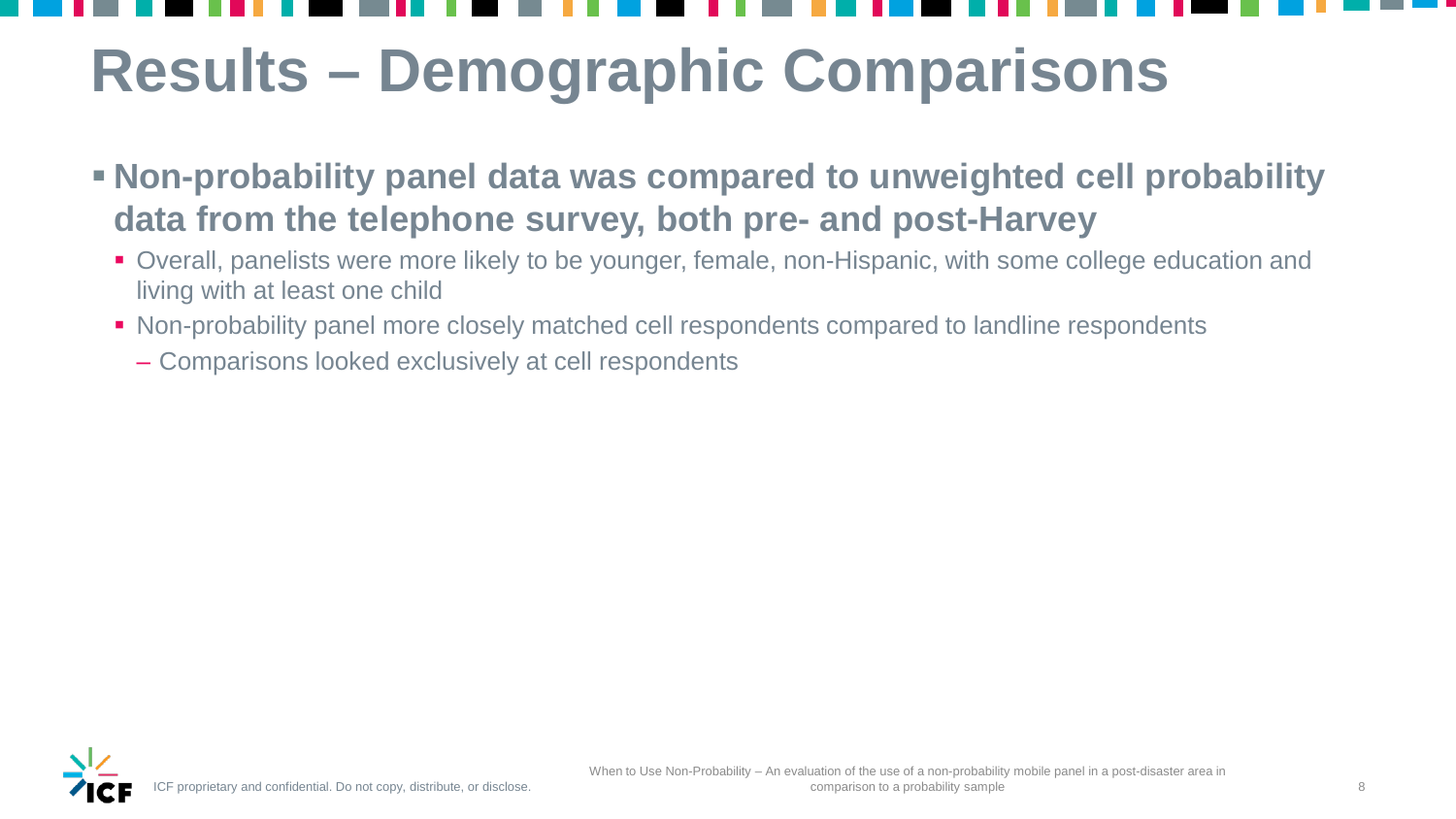- **Non-probability panel data was compared to unweighted probability data from the telephone survey (controlling for demographics had no impact on distributions)**
	- **Panelists were more likely to** report flooding and damage to homes and vehicles, respectively.
	- **Panelists were more likely to** have evacuated
	- **Panelists reported greater** psychological distress



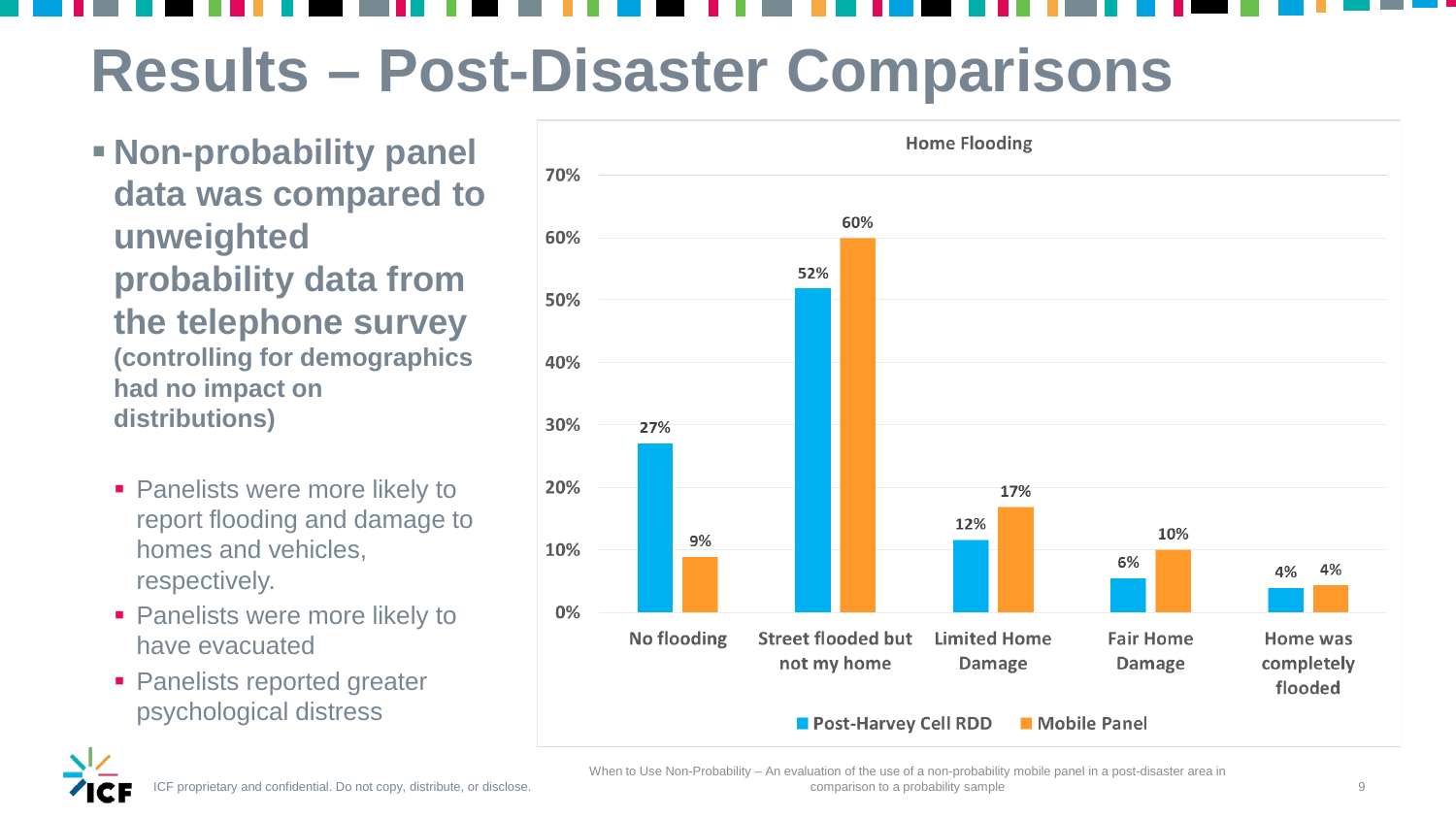- **Non-probability panel data was compared to unweighted probability data from the telephone survey (controlling for demographics had no impact on distributions)**
	- **Panelists were more likely to** report flooding and damage to homes and vehicles, respectively.
	- **Panelists were more likely to** have evacuated
	- **Panelists reported greater** psychological distress



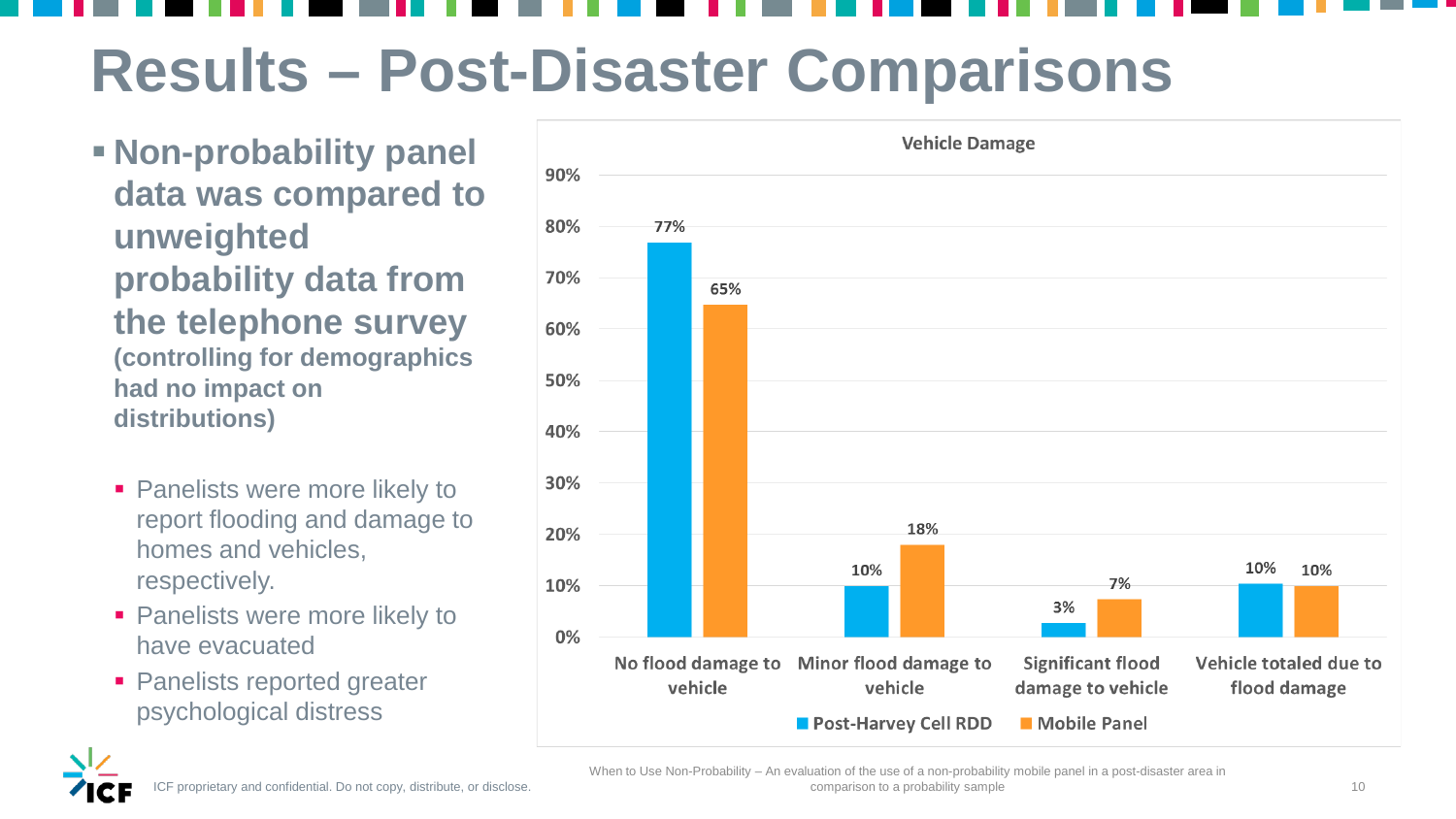- **Non-probability panel data was compared to unweighted probability data from the telephone survey (controlling for demographics had no impact on distributions)**
	- **Panelists were more likely to** report flooding and damage to homes and vehicles, respectively.
	- **Panelists were more likely to** have evacuated
	- **Panelists reported greater** psychological distress



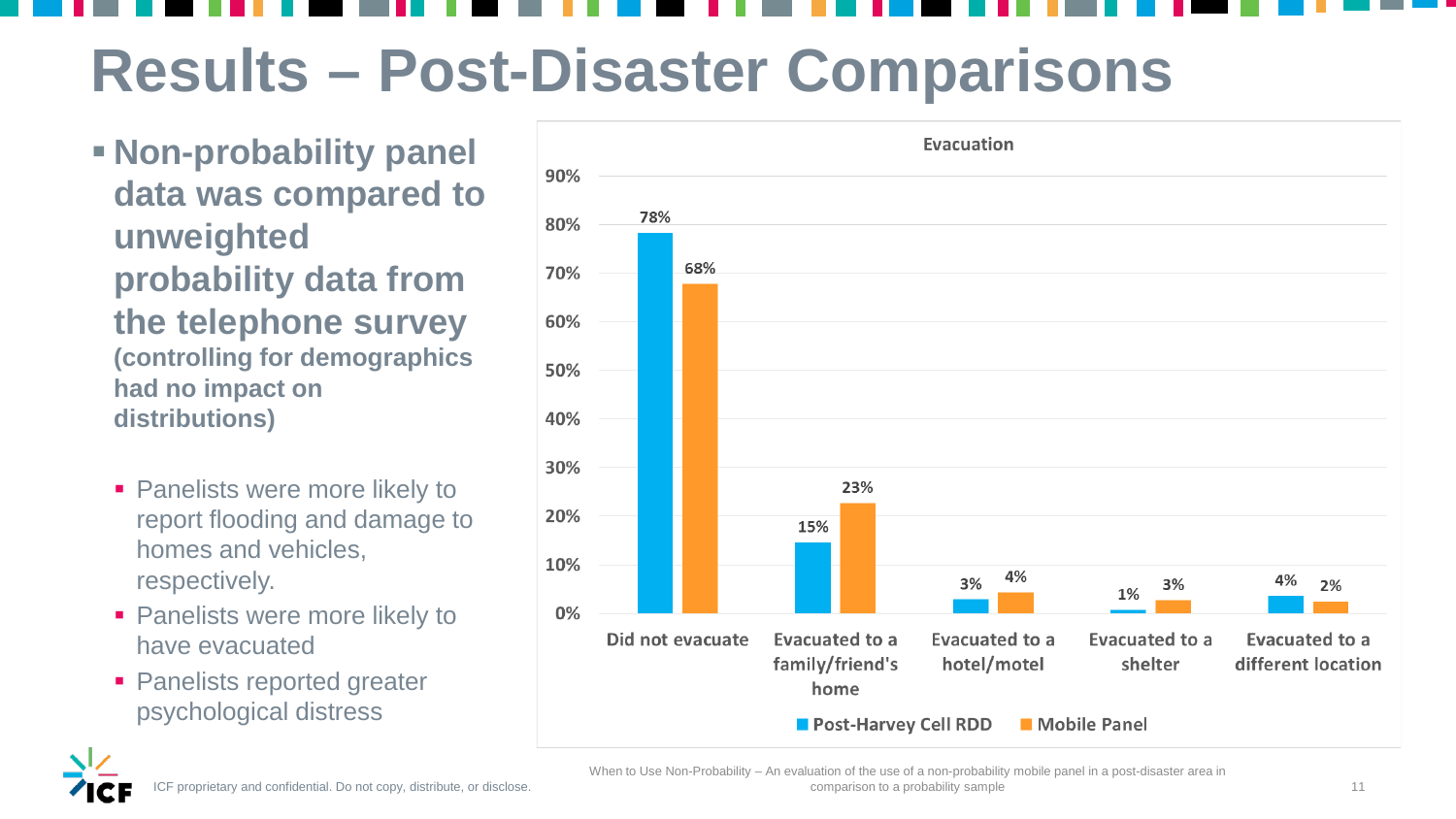- **Non-probability panel data was compared to unweighted probability data from the telephone survey (controlling for demographics had no impact on distributions)**
	- **Panelists were more likely to** report flooding and damage to homes and vehicles, respectively.
	- **Panelists were more likely to** have evacuated
	- **Panelists reported greater** psychological distress





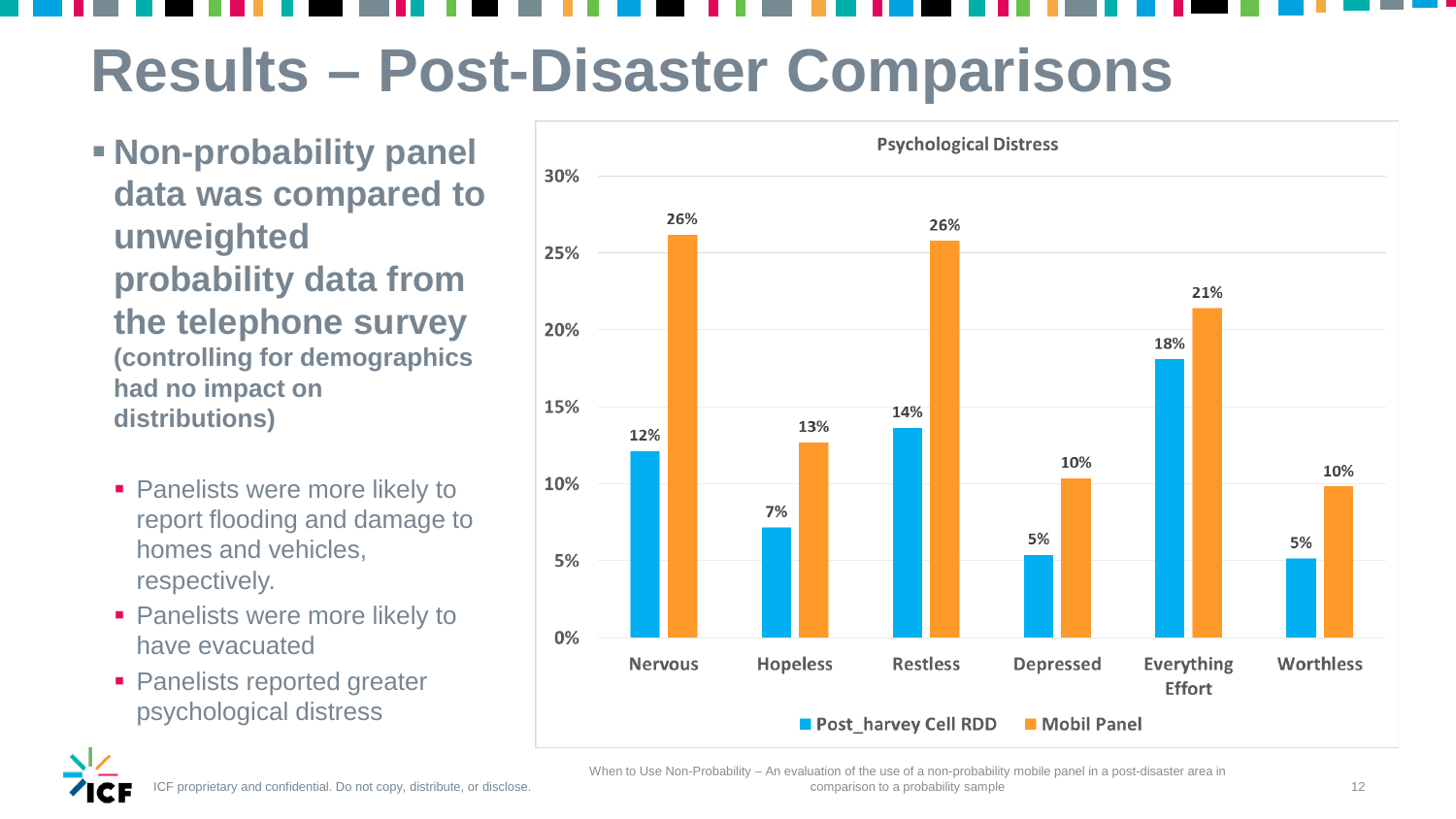## **Results**

## **Displacement Estimates**

- **Method** 
	- RDD Pre- and Post-Harvey (cell and landline) reported demographics were compared
	- Mobile Panel Pre- and Post-Harvey panel demographic characteristics were compared
- Neither the RDD nor mobile panel revealed substantial differences in demographic characteristics
	- Survey result from both the panel and RDD results confirmed there was little long-term displacement
	- We hypnotize short-term displacement would have been detected had the study been fielded within weeks of the disaster.
		- Contracting and study design challenges
	- Future disaster displacement measurement can be detected via time-lapse geo-location tracking of panel members